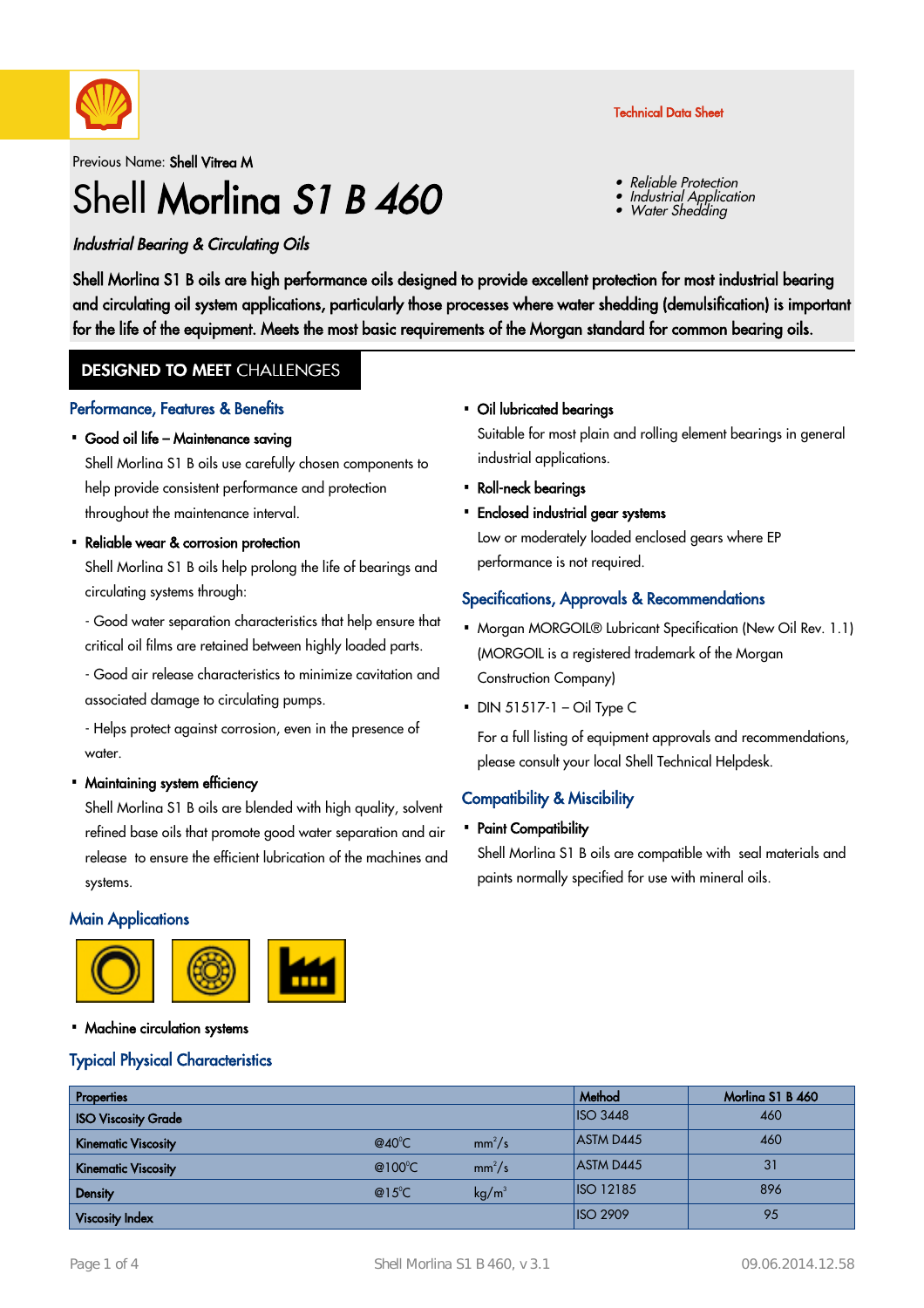| <b>Properties</b>             |                | Method            | Morling S1 B 460 |
|-------------------------------|----------------|-------------------|------------------|
| Flash Point (COC)             | $\sim$         | $ $ ISO 2592      | 260              |
| <b>Pour Point</b>             | $\sim$         | ISO3016           | -0               |
| <b>Rust, Distilled Water</b>  |                | <b>ASTM D665A</b> | Pass             |
| <b>Emulsion Test, Minutes</b> | $@82^{\circ}C$ | ASTM D1401        | 30               |

These characteristics are typical of current production. Whilst future production will conform to Shell's specification, variations in these characteristics may occur.

#### Health, Safety & Environment

- Guidance on Health and Safety is available on the appropriate Material Safety Data Sheet, which can be obtained from · http://www.epc.shell.com/
- Protect the Environment

Take used oil to an authorised collection point. Do not discharge into drains, soil or water.

#### Additional Information

## • Advice

Advice on applications not covered here may be obtained from your Shell representative.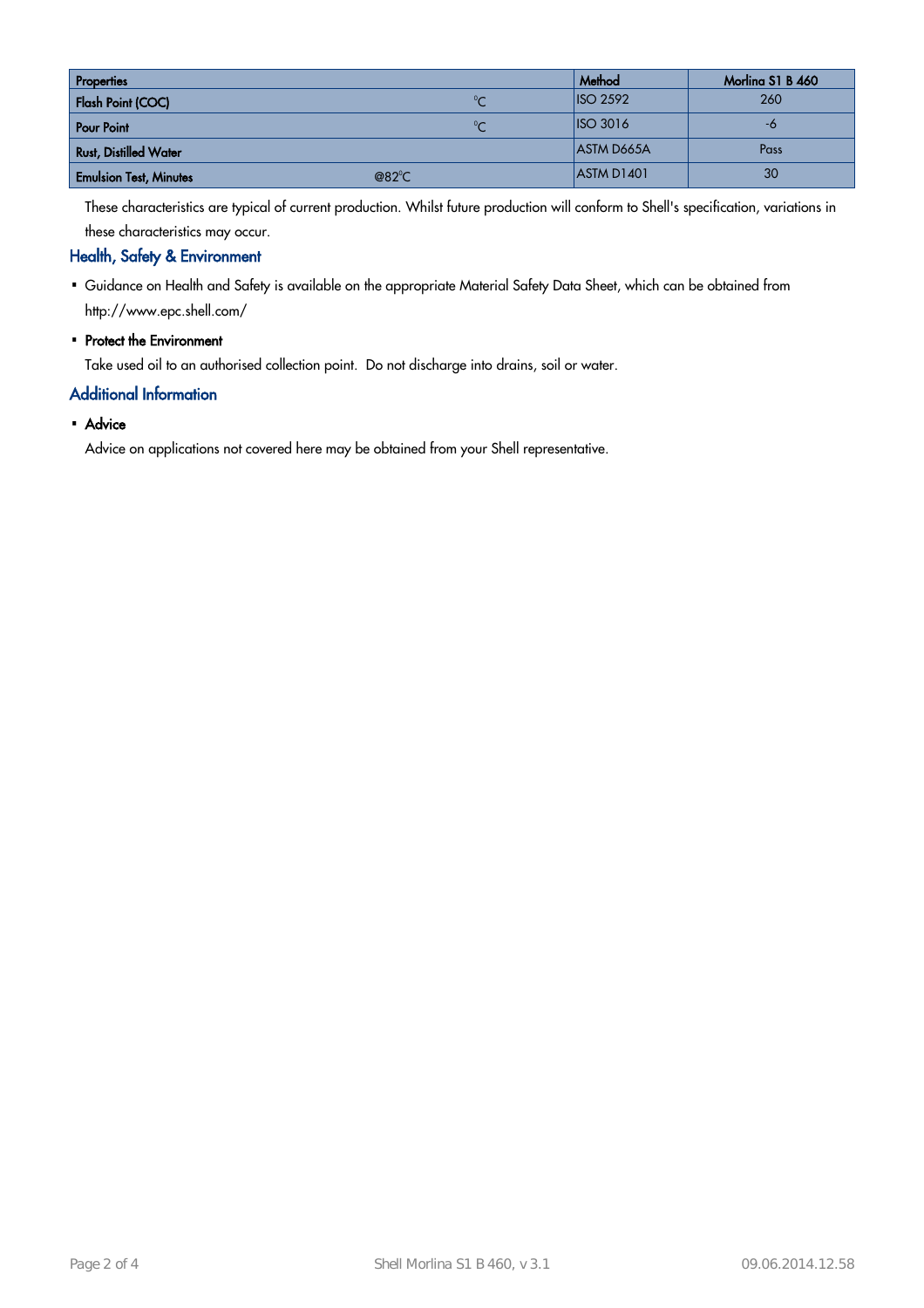

### Viscosity - Temperature Diagram for Shell Morlina S1 B